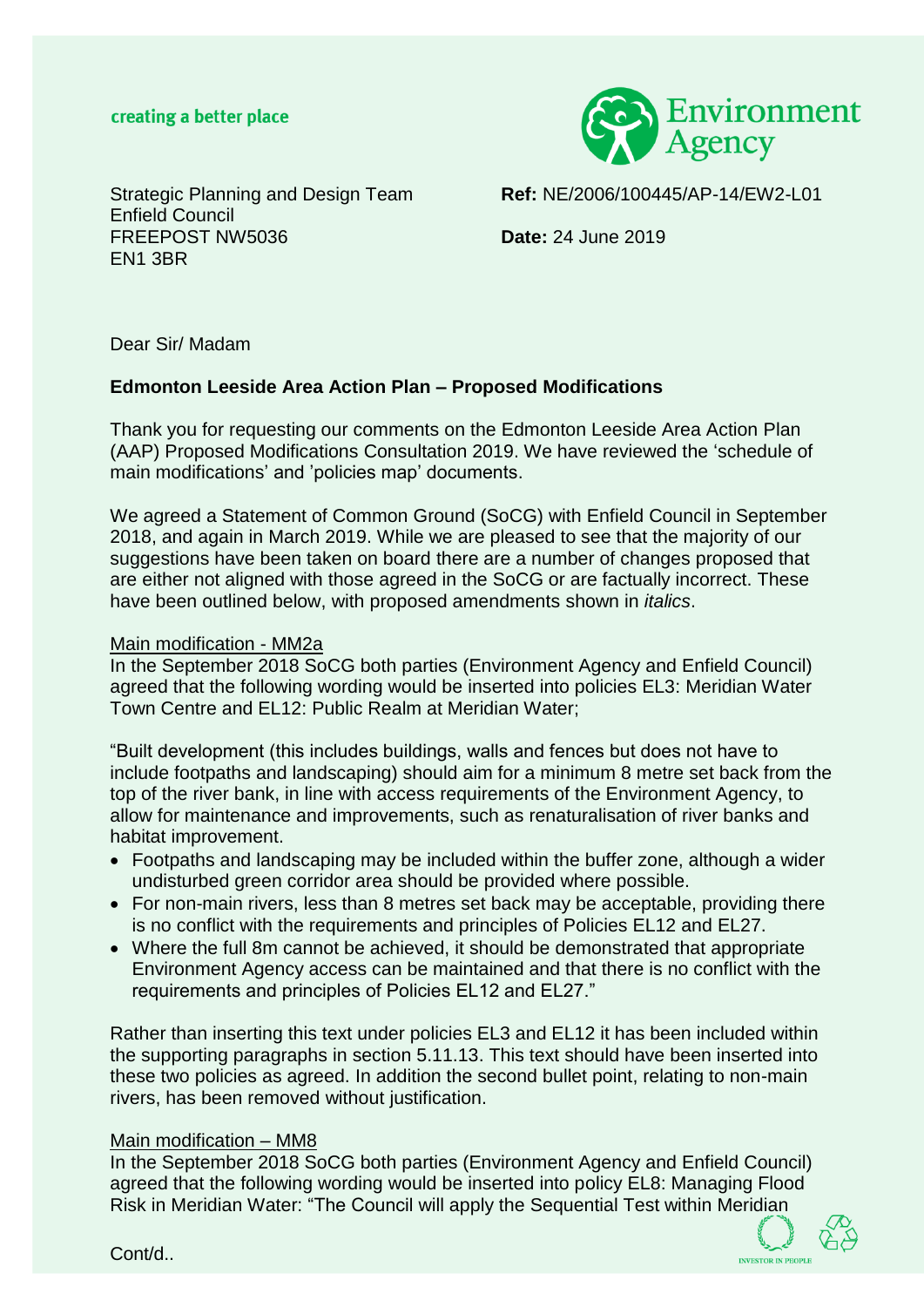Water at Masterplanning stage, in order to direct development to areas of low flood risk."

This text has been inserted into policy EL8 as agreed in the SoCG. However, the following text is also proposed to be inserted into policy EL8: "More vulnerable and essential infrastructure should be located within Flood Zone 1 and 2 areas. Where this is not possible, development proposals must be shown to meet the provisions of the exception test, as set out by the NPPF."

This additional text was not agreed in the SoCG and is not aligned with national guidance on the application of the sequential and exception tests. Clear guidance is required to ensure that new development is directed to areas of lowest flood risk, with priority given to areas within flood zone 1. We would like to see this replaced with the following: *"The Council will apply the Sequential Test within Meridian Water at Masterplanning stage, to direct development to areas of low flood risk. Where this is not possible, development proposals must be shown to meet the provisions of the Exception Test, as set out by the NPPF. Development proposals should include an assessment of the impact of climate change using appropriate climate change allowances, to ensure that future flood risk is taken into account."*

## Main modification - MM8a

The following comments relate to 'Changes consequential to EL8'. We believe that there are some clarifications that need to be made between the Meridian Water specific policy (policy EL8) and the Area-Wide Policy section relating to flood risk (section 13.4).

1. Paragraph 5.9.5 has been significantly amended to include text not agreed in the SoCG. It is incorrect to imply that climate change allowances are an Environment Agency requirement (these allowances are produced by the Environment Agency on behalf of the government to support the NPPF) and that the Environment Agency is under an obligation to provide revised fluvial modelling for the Meridian Water area.

We would like to see this paragraph replaced with the following: *"Development proposals should include an assessment of the impact of climate change, using current climate change scenarios, over the lifetime of the development so that future flood risk is taken into account. Developers should submit a Flood Risk Assessment in line with the requirements of the NPPF. The sequential approach should be applied within each site to locate development in areas of lowest flood risk, taking into account all sources of flood risk."*

- 2. An additional sentence should be added to the end of paragraph 5.9.7 to better align with national policy: *"Compensatory volume should be provided on a level-for-level or volume-for-volume basis."*
- 3. We believe that section 13.4 of the Edmonton Leeside AAP should contain an Area-Wide Policy for managing flood risk. Currently the flood risk policy (EL8) within the AAP only manages risk within the Meridian Water development.

A lot of the proposed text under section 13.4 relates to Meridian Water only. We suggest that the proposed new text is removed from this section (paragraphs 13.4.1- 13.4.3) and that paragraph 13.4.4 is simply amended as follows to avoid duplication: "*Chapter 5, Policy EL8, sets out detailed policy guidance on how development in Meridian Water should respond to flood risk issues. These same principles for the effective management of flood risk will be applied throughout the Edmonton Leeside area in line with national policies and guidance."*